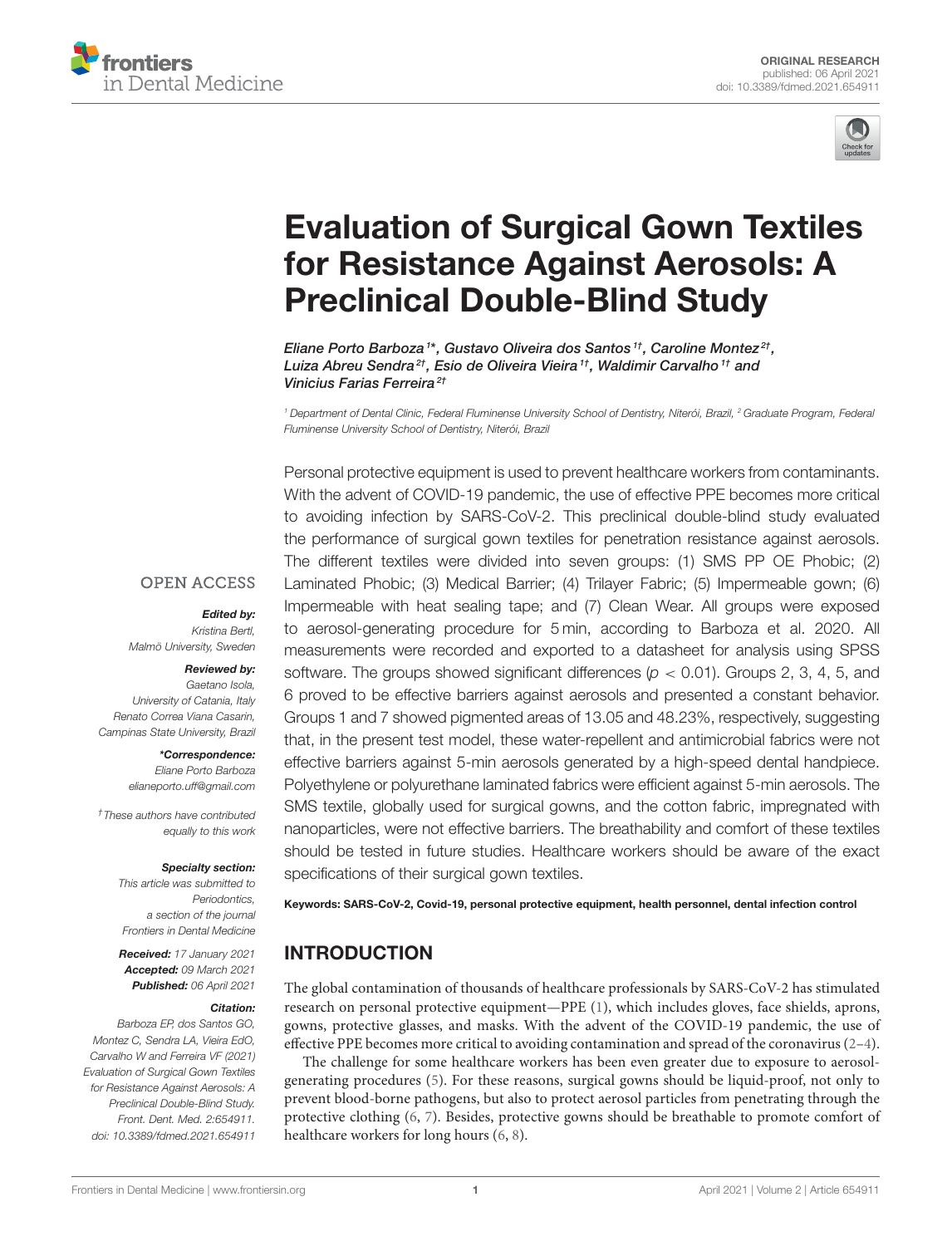#### <span id="page-1-0"></span>TABLE 1 | Characteristics of test groups.

| <b>Group Textiles</b> |                                                 |    | $N = 70$ Time of exposure |  |
|-----------------------|-------------------------------------------------|----|---------------------------|--|
|                       | SMS 40 $q/m^2$                                  | 10 | 5 min                     |  |
| 2                     | Laminated Phobic 40 g/m <sup>2</sup>            | 10 | 5 min                     |  |
| 3                     | Medical Barrier 60 g/m <sup>2</sup>             | 10 | 5 min                     |  |
| $\overline{4}$        | Trilayer Fabric 175 g/m <sup>2</sup>            | 10 | 5 min                     |  |
| 5                     | Impermeable gown 50 g/m <sup>2</sup>            | 10 | 5 min                     |  |
| 6                     | Impermeable gown with heat seal tape 50 $q/m^2$ | 10 | 5 min                     |  |
|                       | Clean Wear 117 g/m <sup>2</sup>                 | 10 | 5 min                     |  |
|                       |                                                 |    |                           |  |

Group 1-SMS PP OE Phobic #N070AS40 (SSMMMS—spunbond, spunbond, meltblown, meltblown, meltblown, spunbond)— Fitesa® [(Porto Alegre, Rio Grande do Sul (RS), Brazil)]; Group 2- Laminated Phobic #B5RHBBK50 (non-woven polypropylene, polyethylene film)—Fitesa® (Porto Alegre, RS, Brazil); Group 3-Medical Barrier #002 [non-woven polypropylene (Fitesa—Porto Alegre, RS, Brazil), polyethylene film (Nova Embalagens e Filmes Técnicos, Rio de Janeiro, RJ, Brazil)—Mewi (Rio de Janeiro, RJ, Brazil); Group 4-Trilayer Fabric #21804 (polyester, polyurethane membrane and polyester)—Alpex (Saint Chamond, Loire, France); Group 5-Impermeable gown #78631 [non-woven polypropylene, polyethylene film [(Polymer Group Inc.—São José dos Pinhais, Paraná (PR), Brazil)]; Group 6-Impermeable with heat sealing tape #000017 (non-woven polypropylene, polyethylene film—Cotebras [(São Paulo, São Paulo (SP), Brazil)]; Group 7-Clean Wear #03 (100% cotton with nanoparticles)—Nanowear (Novo Hamburgo, RS, Brazil).

Our recent study evaluated three different weights of nonwoven textiles (spunbond 40, 60, and 80  $g/m^2$ ). The aerosol was able to penetrate all samples in single or folded formats, except for 80 g/m<sup>2</sup> folded. Our findings suggested that healthcare workers exposed to daily aerosol-generating procedures should be aware of the exact specification and performance of the textiles used in the manufacture of their disposable garments [\(9\)](#page-4-7). If it is not possible to wear an impermeable surgical gown during aerosol-generating procedures, a plastic garment associated with a disposable garment should be worn, as recommended by the World Health Organization [\(9](#page-4-7)[–11\)](#page-4-8).

This study evaluated the penetration resistance against aerosols of textiles used in the manufacture of surgical gowns.

### MATERIALS AND METHODS

This preclinical double-blind study compared different textiles used to manufacture medical gowns. Seven groups were analyzed (**[Table 1](#page-1-0)**). All groups were exposed to aerosol-generating procedures for 5 min (**[Figure 1](#page-2-0)**), according to Barboza et al. [\(9\)](#page-4-7). All measurements were recorded and exported to a datasheet for analysis using SPSS software (SPSS Statistics for Mac Version 22.0, IBM Corp. Armonk, NY, USA). The measured areas were compared using the Kruskal–Wallis test.

#### RESULTS

**[Table 2](#page-2-1)** presents the mean, standard deviation, and percentage of pigmented area for each group. The groups presented significant differences ( $p < 0.01$ ). Groups 2, 3, 4, 5, and 6 showed no pigmented areas, acting as a constant. However, groups 1 and 7 allowed the penetration of aerosol, suggesting that these fabrics, although water-repellent, were not effective barriers. **[Figure 2](#page-3-0)** shows pigmentations in groups 1 and 7 after natural drying. **[Figure 3](#page-3-1)** shows the distribution of pigmented areas for all groups.

### **DISCUSSION**

The present work evaluated the penetration resistance against aerosols of different textiles used in the manufacture of medical gowns. With the advent of COVID-19, the challenge of selfprotection by some healthcare workers has been even greater given their exposure to aerosol-generating procedures, their close proximity to the patient, and the impossibility for the patient to wear a mask during the procedure [\(1–](#page-4-0)[4\)](#page-4-2).

Seven different fabrics commercially used in the manufacture of surgical gowns were analyzed. The samples of SMS (six layers—SSMMMS—Spunbond, Spunbond, Meltblown, Meltblown, Meltblown, Spunbond), globally used in the manufacture of surgical gowns, did not produce an effective barrier against aerosols. Similarly, group 7 was not efficient as a barrier against aerosols. Interestingly, both fabrics are described as water-repellent. The Association for the Advancement of Medical Instrumentation has issued a standard for liquid barrier performance and classification of protective apparel, including surgical gowns [\(10\)](#page-4-9). Four levels of liquid barrier performance were defined based on liquid impact penetration, hydrostatic pressure, and blood penetration properties using the American Association of Textile Chemists and Colorists (AATCC) tests. The AATCC 42 water resistance impact penetration test determines the ability of a material to resist water penetration under spray impact [\(11\)](#page-4-8). In addition, the AATCC 127 water resistance hydrostatic pressure test determines the ability of a material to resist water penetration under constant contact with increasing pressure [\(12\)](#page-4-10). Both tests aim to provide materials certification [\(11,](#page-4-8) [12\)](#page-4-10). However, the time of exposure to the liquid (<5 s) by either impact or spray in those tests does not simulate the daily exposure of healthcare workers, especially dentists, to aerosol-generating procedures. The present study is a continuation of our previous work that evaluated three different non-woven weights, in single and folded formats [\(9\)](#page-4-7). Except for the group of 80  $g/m^2$  folded, all groups presented pigmented areas ranging from 16.18 to 35.68%, suggesting that the one-layer non-woven textiles were not effective barriers against uninterrupted 5-min aerosol-generating procedures. In both studies, we did not aim to certify the investigated products, but to inform the aerosol barrier property of the product that healthcare workers are possibly purchasing as an item of their PPE. An innovative methodology, simulating a dental procedure, using an aerosol-generating apparatus was used [\(9\)](#page-4-7). A visual method was chosen to test the capacity of the samples to act as an effective barrier. A better visualization of the area (mm<sup>2</sup>) passing through the textiles and pigmenting the paper sheet was possible by tinting the water with a red dye. Group 1 and 7 resulted in 13.05 and 48.23% of pigmented areas, respectively [\(9\)](#page-4-7). Although the methodology used simulates a dental procedure using aerosol from a high-speed dental handpiece, other apparatuses generate aerosols, exposing other professionals such as medical and laboratory workers.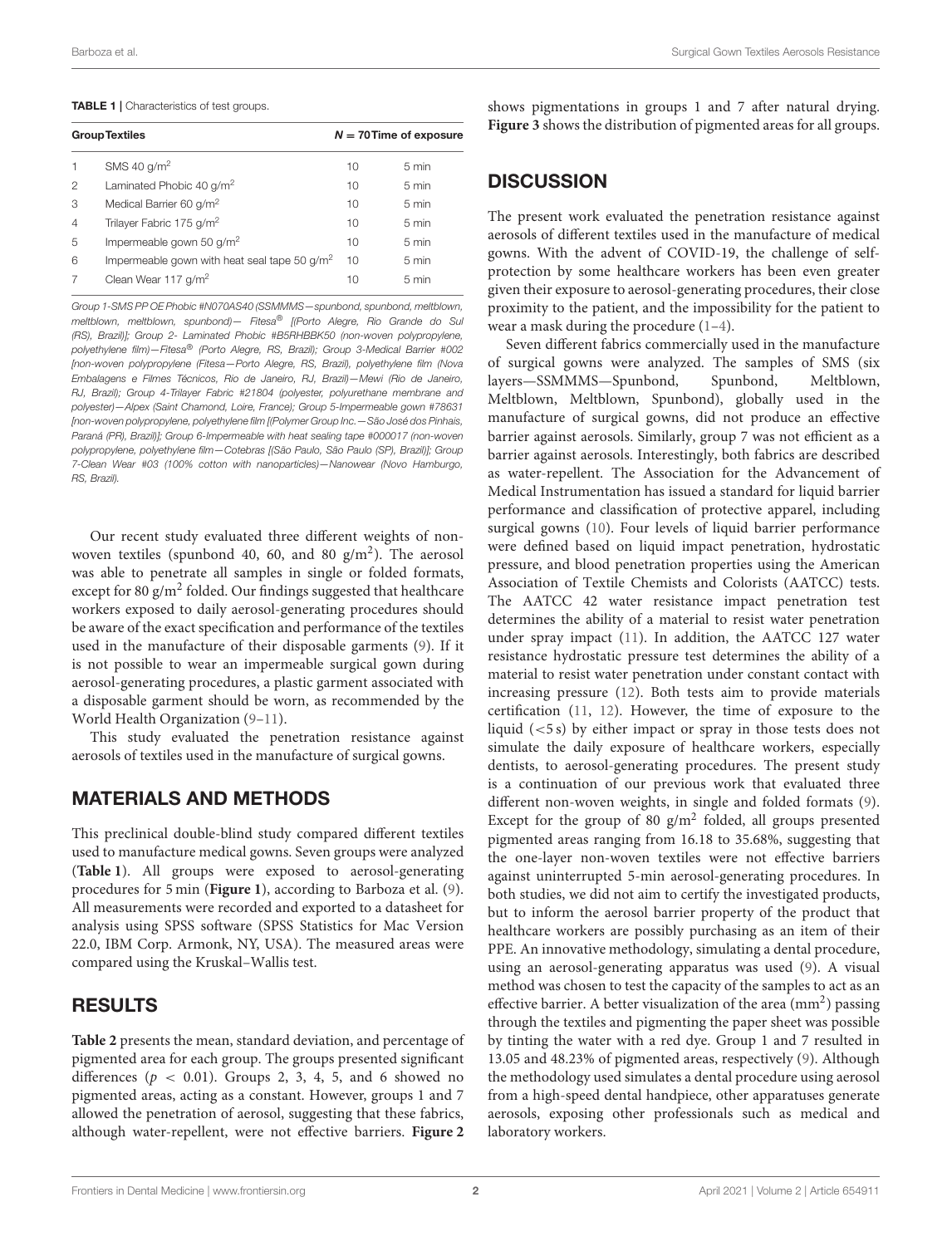

TABLE 2 | Pigmented area mean, standard deviation, and percentage.

<span id="page-2-1"></span><span id="page-2-0"></span>

| Group          | Mean $(mm2)$ | <b>Standard deviation</b> | Percentage |
|----------------|--------------|---------------------------|------------|
|                | 7,403.40     | 7,496.97                  | 13.05      |
| 2              |              | Ω                         | 0          |
| 3              | Ω            | U                         | 0          |
| $\overline{4}$ |              | Ω                         | Ω          |
| 5              |              | Ω                         | Ω          |
| 6              |              | Ω                         | Ω          |
|                | 27,346.43    | 3,437.84                  | 48.23      |

Gowns with barrier protection levels 1, 2, and 3 have specific test requirements. However, gowns with protection levels 1 to 3 can provide increasing resistance to liquids. Only level 4 gowns are tested for viral penetration resistance using the ASTM F1671 test. The present study did not evaluate the microorganism penetration, but groups 4 and 7 presented viral barrier certificates against many bacteria [\(13\)](#page-4-11). One of the benefits of fabrics with antiviral properties is the reduction of the risk of crosscontamination [\(14\)](#page-4-12). The impermeable samples containing one layer of polyethylene (groups 2, 3, 5, and 6) or polyurethane (group 4) were effective against aerosols. Group 6, with a heat seal tape in the seams, promoted a better protection. For Unsal et al. [\(15\)](#page-4-13), the most important factors for textile wettability are surface tension and pore width. Lamination or the use of membranes seems to give textiles waterproof ability [\(15\)](#page-4-13). Nevertheless, the textile per se can be an efficient barrier. However, a protective barrier can be obtained by associating different materials in specific areas of greater exposure [\(15\)](#page-4-13).

Another important factor to be considered is textile breathability, which is evaluated by ISO 11092 standards [\(16\)](#page-4-14). A breathable textile allows healthcare workers to wear PPE comfortably for several hours without excess perspiration and with a significant reduction of the risk of hyperthermia. This factor is essential for a textile to be used in PPE [\(17,](#page-4-15) [18\)](#page-5-0). The present study evaluated four polyethylene laminated textiles (groups 2, 3, 5, and 6) and found they are efficient barriers against aerosols. However, the comfort and breathability of the textiles were not evaluated. Group 4 was described as "breathable fabric," according to a certificate of fabric breathability (class 3-−180 min of continuous work at a temperature of 25◦C). This fabric is composed of polyester, a waterproof and breathable polyurethane membrane, and polyester. The fabric in group 7 (100% cotton) has also been used in the manufacture of masks, which suggests its breathability. Studies comparing the breathability of fabrics for the manufacture of PPE for healthcare workers have regained popularity as a result of the COVID-19 pandemic. Long hours of work in hospitals require breathable garments.

It should be highlighted that dentists should wear garments that provide barriers against microorganisms and aerosols. This may be different for some physicians, who require only microbial barrier protection. In this context, textiles with different weights and different waterproofing layers should provide the final product with different use capabilities, thereby meeting the needs of each healthcare worker [\(14,](#page-4-12) [15\)](#page-4-13).

This study only evaluated protection against aerosol penetration. A suction device was not used in this methodology. This could be interpreted as a limitation of this work. However,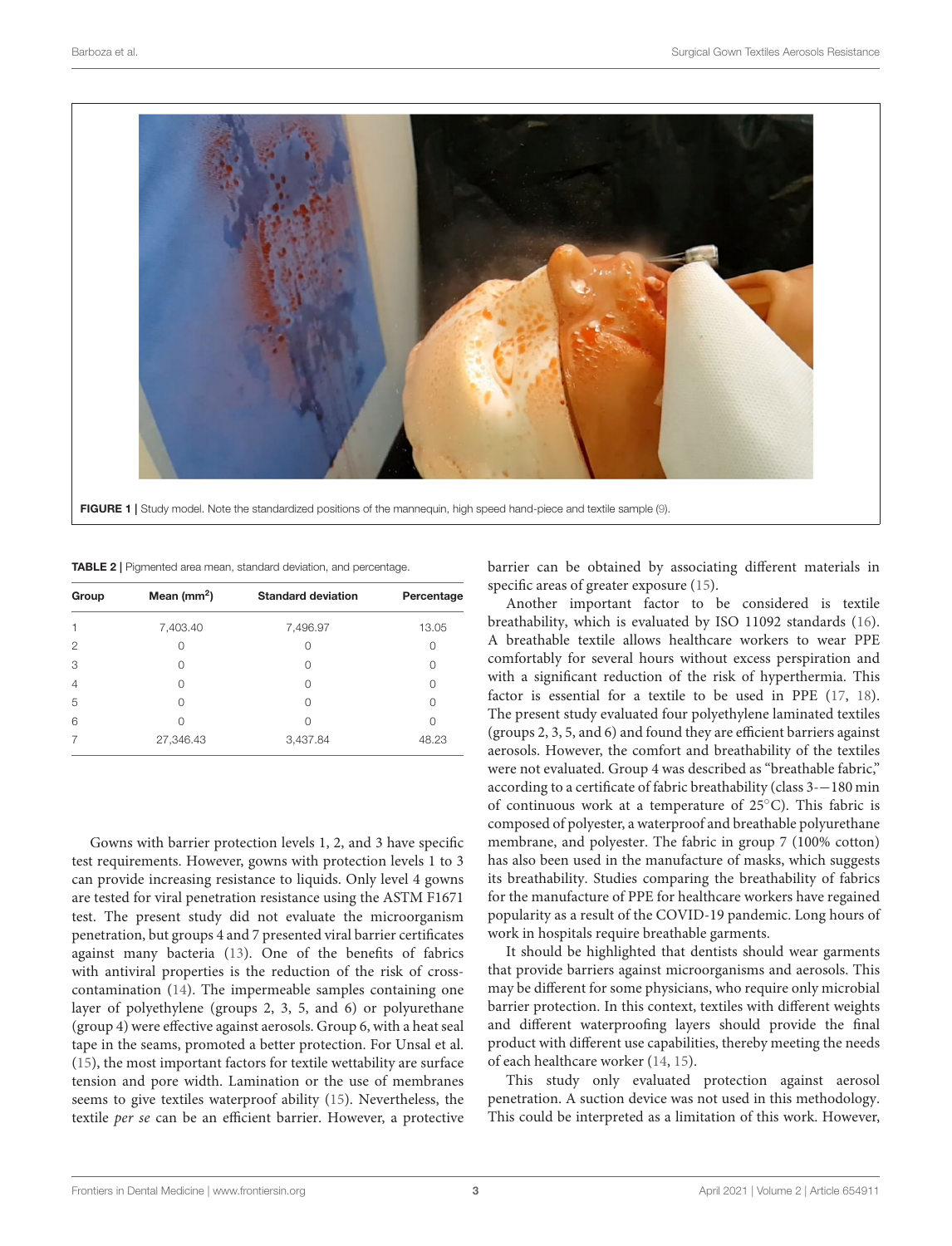

<span id="page-3-1"></span><span id="page-3-0"></span>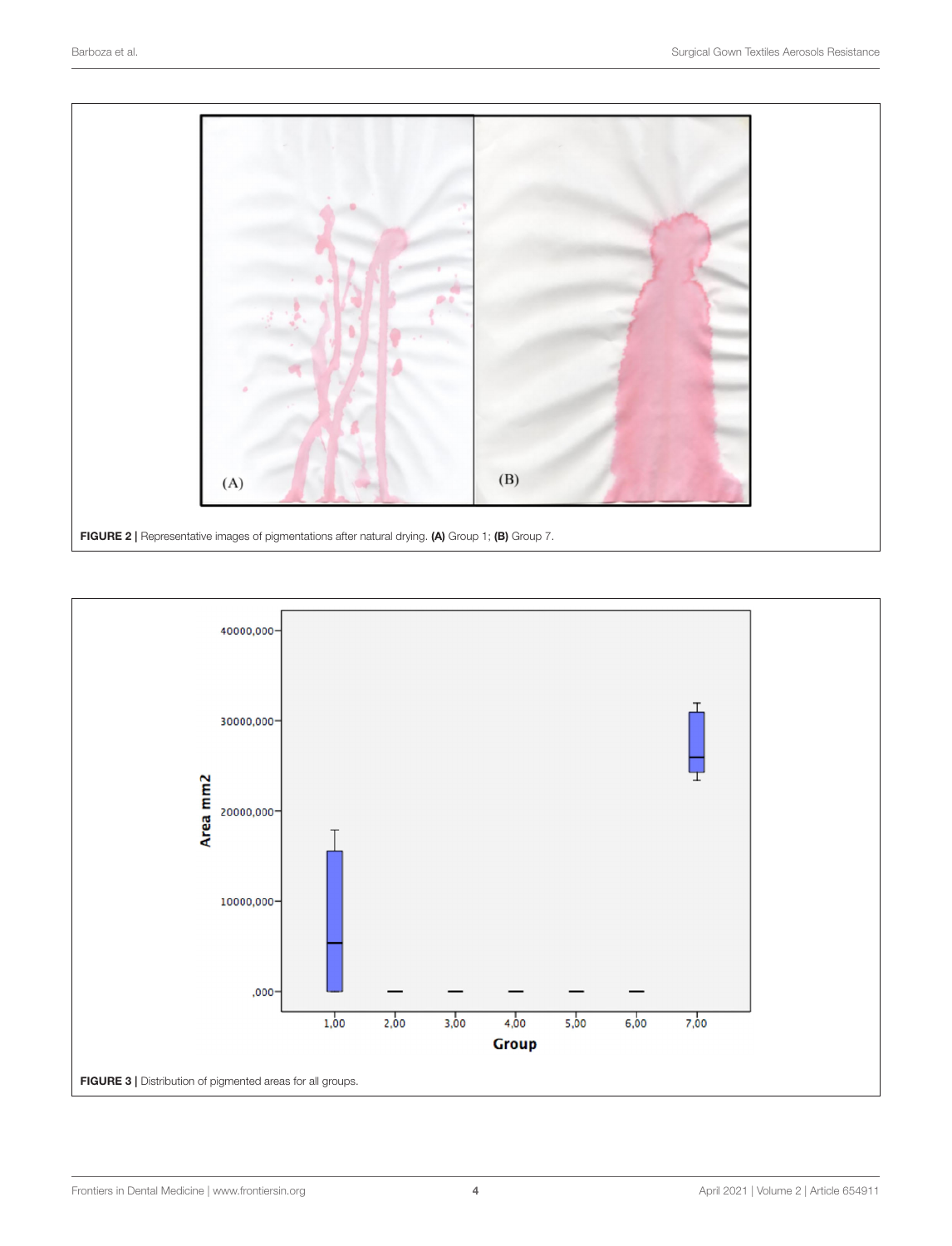in most countries, suction tip has been used to suction saliva, not the aerosol. A common misunderstanding among many users is that they are protected from body fluids, blood, and other potentially infectious materials when they wear any type of fluid-resistant garment. Water repellency may be mistaken for impermeability. [\(19\)](#page-5-1) A water-repellent material may allow fluid penetration depending upon the amount of liquid and time of exposure, as shown in the present study. Nevertheless, healthcare professionals who work with aerosols should wear impermeable gowns. Several studies have also reported that when liquid containing microorganisms penetrate a material, microorganisms are carried along with the liquid, and penetration is possible without liquid being visible [\(20–](#page-5-2)[22\)](#page-5-3). However, future research should test not only the wettability of surgical gown textiles, but also microorganism barrier protection, breathability, and comfort.

#### **CONCLUSION**

The SMS and cotton fabrics impregnated with nanoparticles did not offer protection against aerosols. Non-woven laminated textiles with polyethylene and Trilayer Fabric with a polyurethane membrane proved to be efficient barriers against the 5 min aerosol-generating procedure. We suggest that healthcare workers, when exposed to aerosols, be aware of the exact specifications of their surgical gown material, for their safety. If the professional does not have access to an impermeable gown,

### **REFERENCES**

- <span id="page-4-0"></span>1. An P, Li L, Chaolong W, Huan G, Xingjie H, Qi W. Association of public health interventions with the epidemiology of the COVID-19 outbreak in Wuhan, China. JAMA. (2020) 323:1915–23. doi: [10.1001/jama.2020.6130](https://doi.org/10.1001/jama.2020.6130)
- <span id="page-4-1"></span>2. Bahl P, Doolan C, de Silva C, Chughtai AA, Bourouiba L, MacIntyre CR. Airborne or droplet precautions for health workers treating COVID-19? J Infect Dis. (2020) jiaa189. doi: [10.1093/infdis/jiaa189](https://doi.org/10.1093/infdis/jiaa189)
- 3. World Health Organization—WHO. Infection prevention and control of epidemic- and pandemic-prone acute respiratory infections in health care. 2014. Available online at: [https://apps.who.int/iris/bitstream/handle/10665/](https://apps.who.int/iris/bitstream/handle/10665/112656/9789241507134_eng.pdf?sequence=) [112656/9789241507134\\_eng.pdf?sequence=](https://apps.who.int/iris/bitstream/handle/10665/112656/9789241507134_eng.pdf?sequence=) (accessed June 10, 2020).
- <span id="page-4-2"></span>4. World Health Organization— WHO. Rational use of personal protective equipment (PPE) for coronavirus disease (COVID-19). (2020) March 19. Available online at: [https://apps.who.int/iris/bitstream/handle/10665/331498/](https://apps.who.int/iris/bitstream/handle/10665/331498/WHO-2019-nCoV-IPCPPE_use-) [WHO-2019-nCoV-IPCPPE\\_use-](https://apps.who.int/iris/bitstream/handle/10665/331498/WHO-2019-nCoV-IPCPPE_use-) (accessed June 10, 2020).
- <span id="page-4-3"></span>5. Sabino-Silva R, Jardim ACG, Siqueira WL. Coronavirus COVID-19 impacts to dentistry and potential salivary diagnosis. Clin Oral Invest. (2020) 24:1619–21. doi: [10.1007/s00784-020-03248-x](https://doi.org/10.1007/s00784-020-03248-x)
- <span id="page-4-4"></span>6. Nurmi S, Lintukorpi A, Saamanen A, Luoma T, Soinnen M, Suikkanen VP. Human, protective cloths and surgical drapes as a source of particles in an operating theatre. Autex Res J. (2003) 3:394–9.
- <span id="page-4-5"></span>7. Mao N. Methods for Characterisation of Nonwoven Structure, Property, and Performance. Advances in Technical Nonwovens. Leeds: Woodhead Publishing (2016).
- <span id="page-4-6"></span>8. Garzón-Villalba XP, Wu Y, Ashley CD, Bernard TE. Heat stress risk profiles for three non-woven coveralls. J Occup Environ Hyg. (2018) 15:80–5. doi: [10.1080/15459624.2017.1388514](https://doi.org/10.1080/15459624.2017.1388514)
- <span id="page-4-7"></span>9. Barboza EP, dos Santos G, Montez C, Sendra LA, Vieira EO, Ferreira VF. Are nonwoven gowns safe for dental professionals? A preclinical double-blind study. Front Dent Med. (2020) 1:577477. doi: [10.3389/fdmed.2020.577477](https://doi.org/10.3389/fdmed.2020.577477)

wearing a plastic garment associated with a disposable gown is mandatory, following the WHO standards (2014, 2020).

## DATA AVAILABILITY STATEMENT

The original contributions presented in the study are included in the article/supplementary material, further inquiries can be directed to the corresponding author/s.

# AUTHOR CONTRIBUTIONS

All authors listed have made a substantial, direct and intellectual contribution to the work, and approved it for publication.

### ACKNOWLEDGMENTS

The authors would like to thank Fitesa® (Porto Alegre, RS, Brazil) for the SMS PP OE Phobic and Laminated Phobic samples; EzdocBrazil (Rio de Janeiro, RJ, Brazil) for the Medical Barrier samples; Maior Proteção (Taubaté, SP, Brazil) for the Trilayer Fabric; Cotebras (São Paulo, SP, Brazil) for the impermeable heat seal tape samples, and Nanowear (Novo Hamburgo, RS, Brazil) for the Clean Wear samples. The authors have purchased the impermeable gowns (group 5) from Americanas.com (Brazil). The product is distributed by FA Maringa (Maringá, PR, Brazil).

- <span id="page-4-9"></span>10. Association for the Advancement of Medical Instrumentation—ANSI/AMMI. Liquid barrier performance and classification of protective apparel and drapes intended for use in health care facilities. 2012. Available online at: [https://my.](https://my.aami.org/aamiresources/previewfiles/pb70_1206_preview.pdf) [aami.org/aamiresources/previewfiles/pb70\\_1206\\_preview.pdf](https://my.aami.org/aamiresources/previewfiles/pb70_1206_preview.pdf) (accessed June 10, 2020).
- <span id="page-4-8"></span>11. The American Association of Textile Chemists and Colorists—AATCC TM42-2017. Water resistance: Impact penetration test. (2017). Available online at:<https://members.aatcc.org/store/tm42/493/> (accessed June 10, 2020).
- <span id="page-4-10"></span>12. The American Association of Textile Chemists and Colorists—AATCC TM127-2017. Water resistance: Hydrostatic pressure test. (2018). Available online at:<https://members.aatcc.org/store/tm127/535/> (accessed June 10, 2020).
- <span id="page-4-11"></span>13. ASTM F1671 / F1671M-13. Standard Test Method for Resistance of Materials Used in Protective Clothing to Penetration by Blood-Borne Pathogens Using Phi-X174 Bacteriophage Penetration as a Test System. 2013. Available online at: [www.astm.org.](http://www.astm.org) (accessed June 10, 2020).
- <span id="page-4-12"></span>14. Parthasarathi V, Thilagavathi G. Developing antiviral surgical gown using nonwoven fabrics for health care sector. Afr Health Sci. (2013) 13:327–32. doi: [10.4314/ahs.v13i2.18](https://doi.org/10.4314/ahs.v13i2.18)
- <span id="page-4-13"></span>15. Unsal E, Dane JH, Schwartz P. Effect of liquid characteristics on the wetting, capillary migration, and retention properties of fibrous polymer networks. J Appl Polym. (2005) 97:282–92. doi: [10.1002/app.21716](https://doi.org/10.1002/app.21716)
- <span id="page-4-14"></span>16. International Organization for Standardization - ISO N11092:2014. Textiles– PhysN-iological effects–Measurement of thermal and water-vapour resistance under steady-state conditions (sweating guarded-hotplate test). 2013. Available online at: [https://www.iso.org/standard/65962.html.](https://www.iso.org/standard/65962.html)
- <span id="page-4-15"></span>17. Garzón-Villalba XP, Wu Y, Ashley CD, Bernard TE. Ability to discriminate between msustainable and unsustainable heat stress exposures—Part 1: WBGT exposure limits. Ann Work Expos Heal. (2017) 61:611–20. doi: [10.1093/annweh/wxx034](https://doi.org/10.1093/annweh/wxx034)